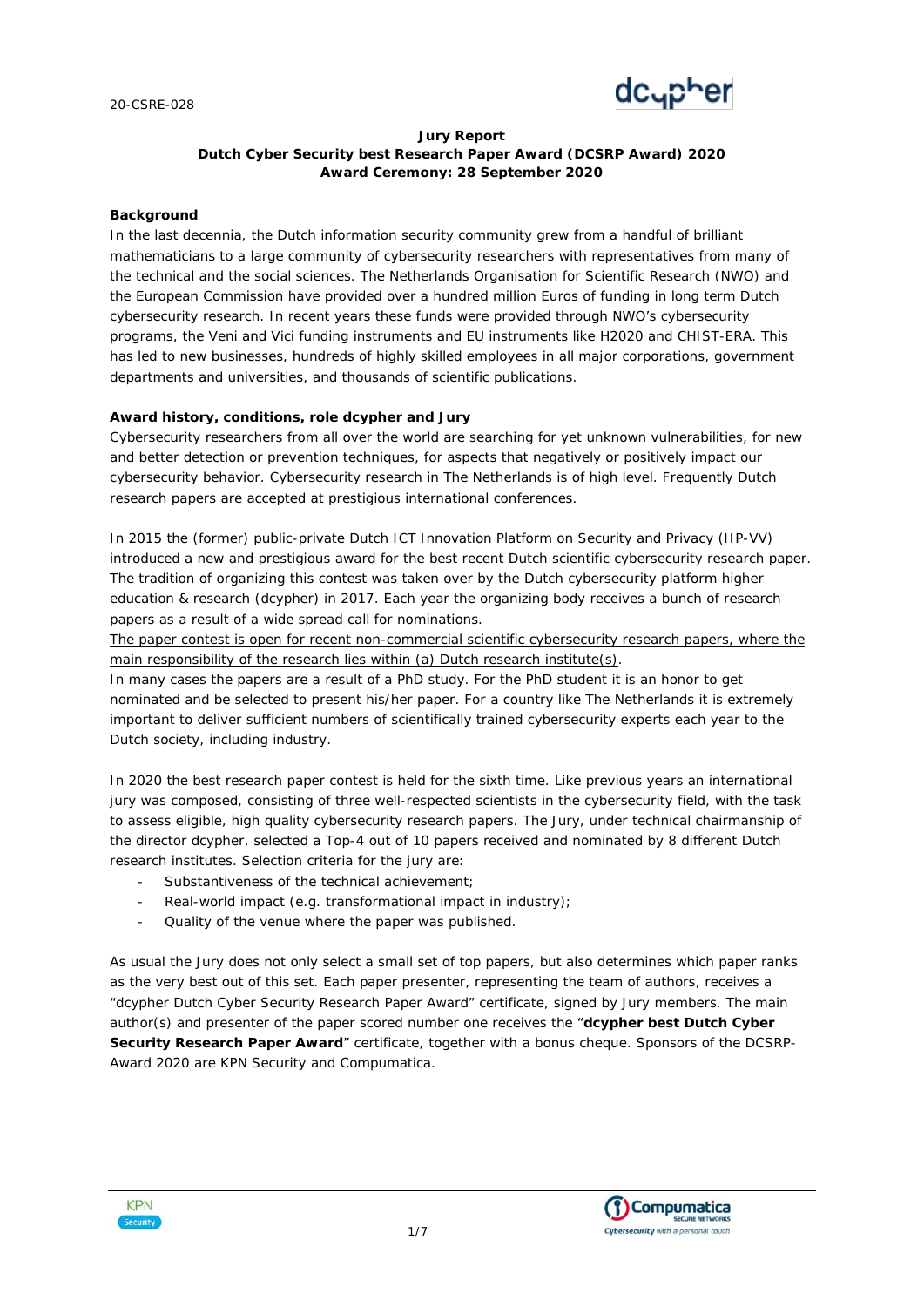

#### **dcypher mini Symposium 2020**

The **dcypher best Cyber Security Research Paper Award** will be presented on Monday 28 September 2020. This year the best paper presentations and award ceremony are part of the (virtual) dcypher mini Symposium [\(https://www.dcypher.nl/dcypher-mini-symposium\)](https://www.dcypher.nl/dcypher-mini-symposium). In previous years paper presentations, as well as the announcement of the award winning paper, took place at the annual ICT.OPEN conference. The Covid-19 outbreak resulted in a cancellation of this conference. To avoid skipping this years ceremony, also realizing that presentations were already prepared when the cancellation was announced, dcypher decided to make the DCSRP session part of a special dcypher mini Symposium. Within this session main authors of the research paper Top-4 present their paper.

### **Cyber Security Research Paper Top-4**

#### *1. Paper title (paper 09):*

**CSI NN: Reverse Engineering of Neural Network Architectures Through Electromagnetic Side Channel**

*Authors:* Lejla Batina (RUN), Shivam Bhasin (NTU), Dirmanto Jap (NTU), Stjepan Picek (TUD) *Published at*: Proceedings of the 28th USENIX Security Symposium

#### **Motivation by Lejla Batina (RUN)**

Deep learning (DL) has already been used to improve side-channel analysis (SCA). This paper is the first one to consider the opposite direction, basically using SCA to reverse engineer implementations of neural net architectures. We demonstrate that a side-channel attacker is capable of learning proprietary information from an ARM Cortex-M3 microcontroller using neural networks. This platform is often used in pervasive applications such as wearables, surveillance cameras etc. Several companies have contacted us about this work related to the protection of their IP and products as neural network implementations of today typically contain no protection against side-channel analysis and fault injection. This research is a collaboration of Radboud University, the Technical University of Delft (Batina and Picek) and Nanyang Technological University, Singapore (Bhasin and Jap). This work was presented at the USENIX Security Symposium 2019.

#### **Jury's assessment:**

This Dutch - Singaporean research is about a novel approach: executing and studying side-channel attacks capable of leaking information about neural networks. The research team used these attacks to reverse engineer neural network architectures.

The Jury calls the new application of side-channel attacks very interesting, since the protection of deep learning IP is an emerging problem. This research potentially opens new research directions.

What remains a little unclear is how realistic the size of the evaluated neural networks is. This important paper was published at a top security conference.



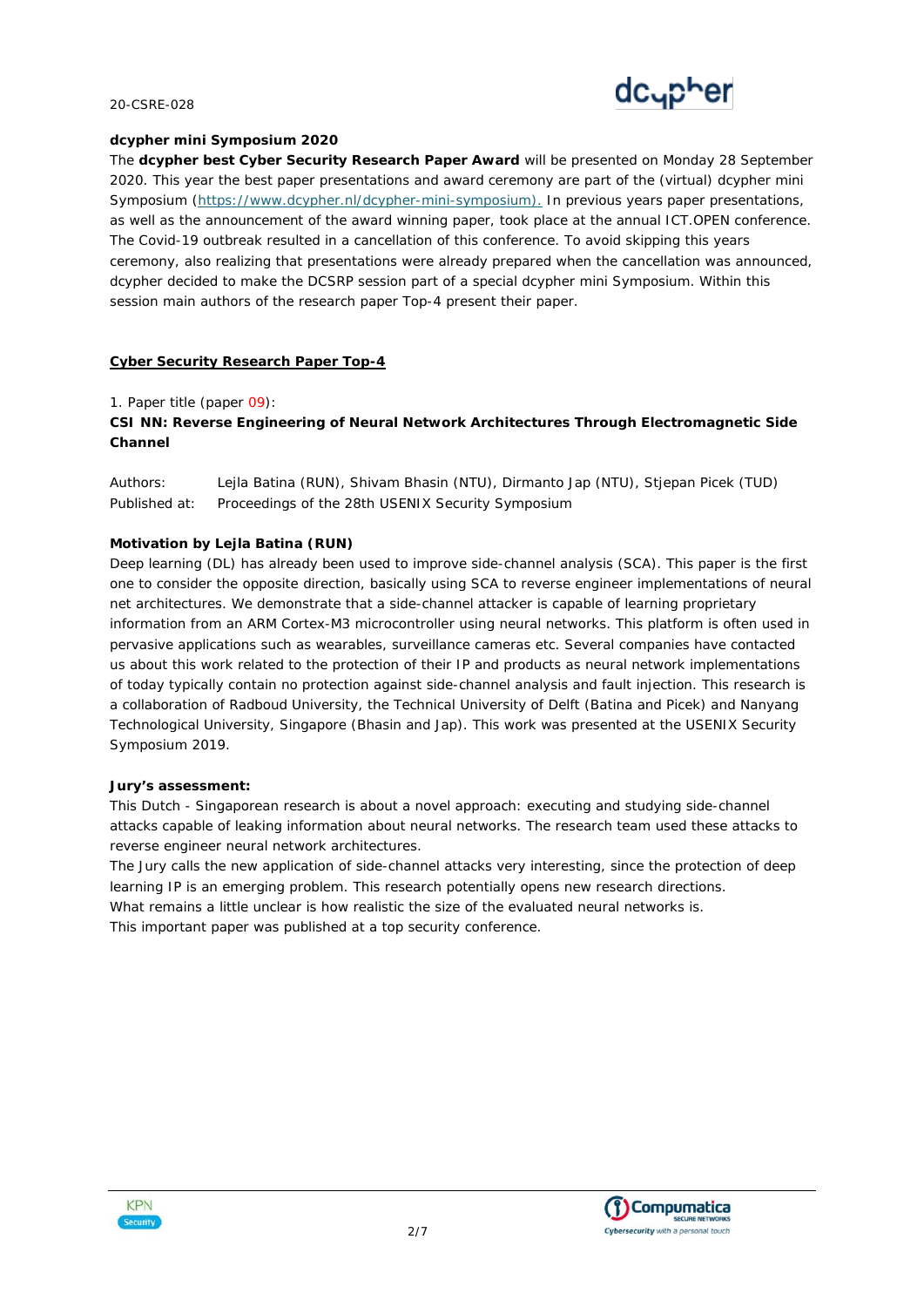

# *2. Paper title (paper 07):* **Self-Encrypting Deception: Weaknesses in the Encryption of Solid State Drives**

*Authors:* Carlo Meijer (Radboud University Nijmegen) and Bernard van Gastel (Open University of the Netherlands) *Published at:* IEEE Security & Privacy 2019

# **Motivation by Hugo Jonker (Open University)**

Hereby, we submit the paper Self-Encrypting Deception: Weaknesses in the Encryption of SSD's (Solid State Drives) for your consideration for the Dutch Cyber Security best Research Paper 2020 award. This paper presents the culmination of a two-year effort by Carlo Meijer (Radboud University Nijmegen) and Bernard van Gastel (Open University of the Netherlands) into research and world-wide, coordinated vulnerability disclosure. In this work, Carlo and Bernard investigated the security of so-called selfencrypting drives, and found that the security underlying the promise of such drives was razor-thin. They found that "for multiple models, it was possible to bypass the encryption entirely, […] without knowledge of password or keys." In short: the security of self-encrypting drives could not be relied upon. The relevance of this work is extraordinary. A commonplace security mechanism was thoroughly investigated and found to be lacking to such an extent, it could no longer be relied upon. This finding necessitated that many institutions world-wide reviewed and updated their security policies – and changed the encryption of their drives. Finally, we remark that this two-man effort was executed completely within the Netherlands, by a team of two researchers. As such, we believe it makes this paper an excellent candidate for the DCSRP 2020 award.

### **Jury's assessment:**

This paper, about serious security issues in SSD encryption, was presented at a top security venue and received considerable attention in the news. The vulnerabilities discovered are mainly due to the bad design and implementation of the self-encryption devices, rather than the use of novel analysis techniques or crypto concepts. Nevertheless this relatively small team of two researchers has proven, in a relatively short period of time, to be able to dive deep into SSD encryption. They disclosed a significant weakness in a high technical knowledge effort, by using reverse engineering of the firmware. This paper demonstrates a false sense of security provided by hardware encryption. In bypassing encryption the team executed a devastating attack (full recovery of data without password knowledge). The real world impact of this paper is high: 60% of SSD's are affected. This represents a large number of devices!



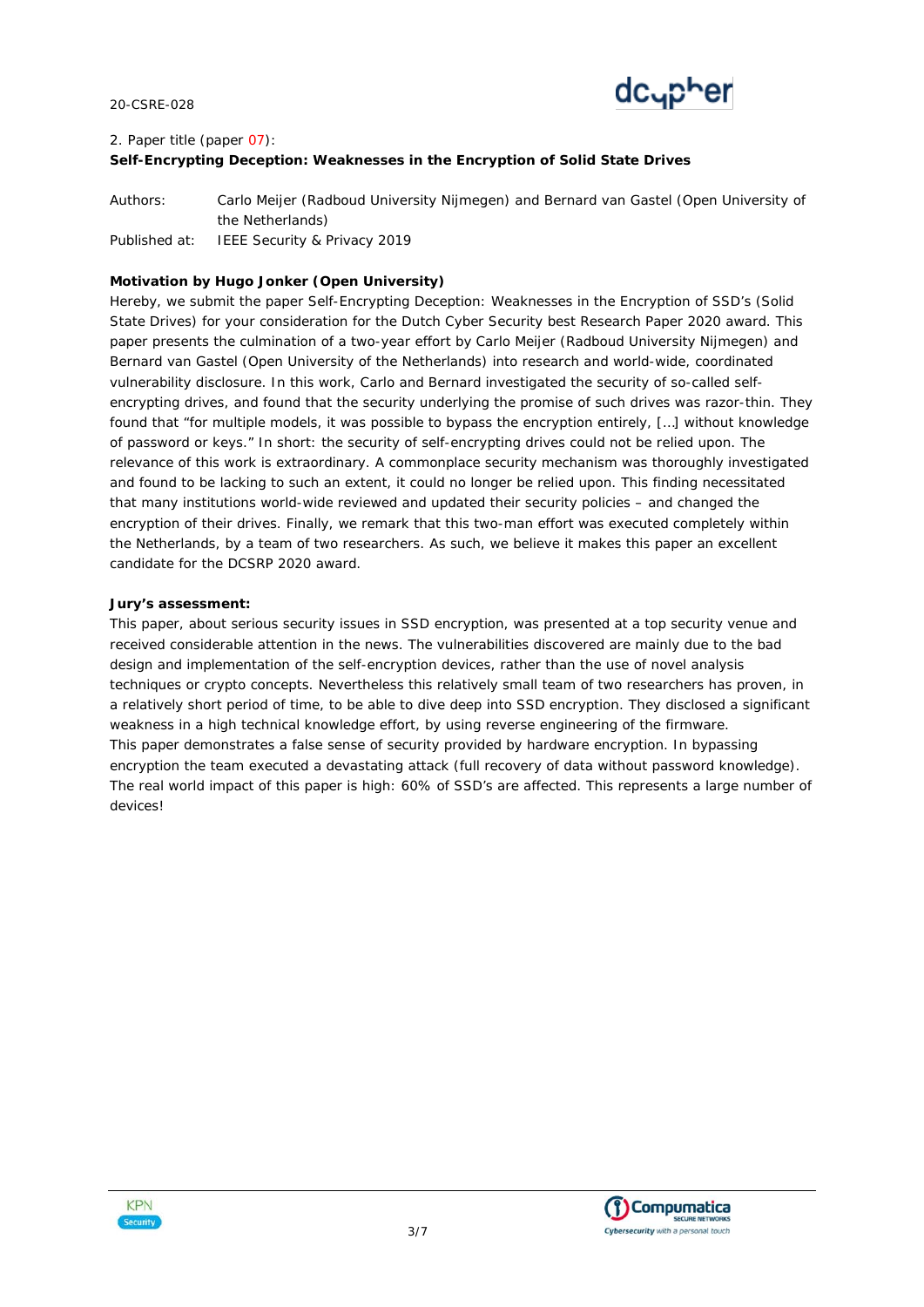

# *3. Paper title (paper 06):* **RIDL: Rogue In-flight Data Load**

*Author:* Stephan van Schaik, Alyssa Milburn, Sebastian Österlund, Pietro Frigo, Giorgi Maisuradze, Kaveh Razavi, Herbert Bos, Cristiano Giuffrida *Published at*: IEEE Security & Privacy 2019

# **Motivation by Herbert Bos (VUSec)**

If there was one VUSec paper that made headlines in 2019, it was RIDL (Rogue In-flight Data Load), which was covered by media around the world -- including the New York Times. The reason is that RIDL represents a new and very dangerous class of speculative execution vulnerabilities that has not been fixed even today, 1.5+ years (!) after it was first reported to Intel. Intel itself admits the seriousness and has so far awarded 6 CVEs and \$127,000 in bounties to VUSec. However, the paper is even more important from a research perspective. First, it shows that the problems with speculative execution were not just a one-off issue, but rather fundamental problems deeply ingrained in the design of CPUs - making them difficult to fix (witness the two rounds of broken mitigations released by Intel so far). Second, it reveals, for the first time, how attackers can leak sensitive speculative information without relying on memory addresses. Third, it shows that all attempts to fix such vulnerabilities with spot mitigations are broken and have made our computers much slower since 2018, without much real gain in security. Finally, it shows important aspects of modern CPUs that have hitherto remained secret via novel reverse engineering techniques. It is for these reasons that RIDL was accepted with 2 'Strong accepts' and an 'Accept' at IEEE S&P (the highest paper score in 2019).

### **Jury's assessment:**

The VUSec RIDL paper became a highly visible paper presented at leading security conferences, with already 38 citations. Speculative execution attacks are an intriguing new class of attacks revealing dangerous vulnerabilities which are difficult to fix. These type of attacks break any security boundary, can also be exploited from the browser, and raise important questions about current mitigation strategies and disclosure processes. Apart from presenting a new set of CPU attacks, the paper also provides a fundamental study of the underlying problems. With this paper the VUSec team won the second place in the 2019 CSAW ("See SAH") Applied Research Competition, showing this work has strong practical impact.



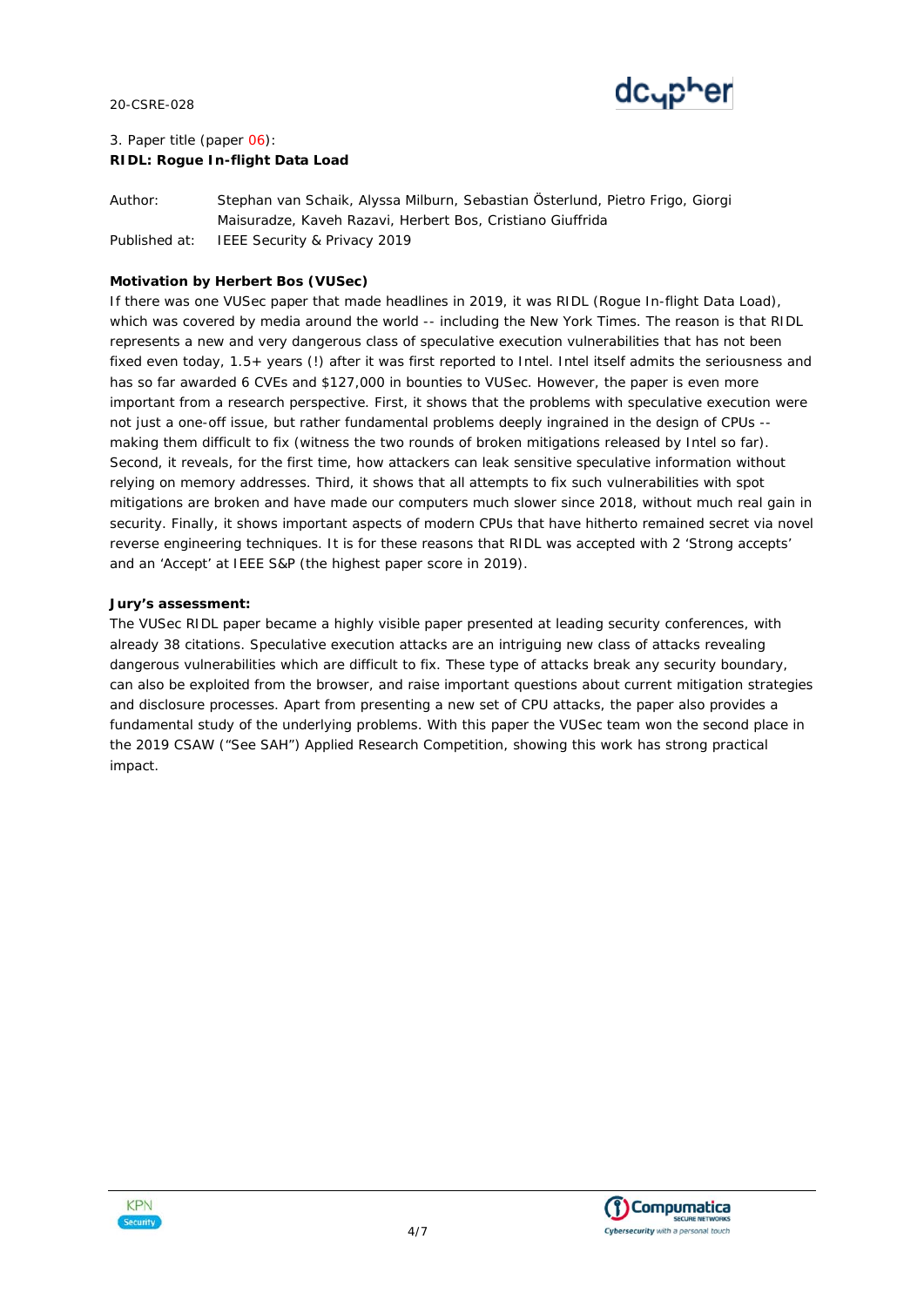

# *4. Paper title (paper 05):* **Exploiting Correcting Codes: On the Effectiveness of ECC Memory Against Rowhammer Attacks**

*Authors:* Lucian Cojocar, Kaveh Razavi, Cristiano Giuffrida, Herbert Bos *Published at*: IEEE Security & Privacy 2019

# **Motivation by Herbert Bos (VUSec)**

In 2014, researchers from CMU showed that it is possible to flip bits in 87% of deployed DRAM by merely accessing memory very quickly. This Rowhammer vulnerability, originally thought to be a reliability problem, turned into a massive security headache as researchers, including members of the VUSec team in Amsterdam, showed that you can pretty much compromise every device, from cloud servers all the way to mobile devices. However, before our ECCploit work, the common belief in the security community was that ECC memory provides adequate (i.e., strong probabilistic) protection against Rowhammer bit flips and that Rowhammer was essentially a solved problem on ECC-equipped server platforms. In contrast, ECCploit shows deterministic Rowhammer attacks are not only possible on ECC-equipped platforms, but can be as powerful as the existing Rowhammer attacks on non-ECC systems. ECCploit also details a 2-year long reverse engineering effort that uncovered details and vulnerabilities on commodity ECC implementations, including side-channel vulnerabilities that, combined with novel insights into datadependent Rowhammer patterns, make ECC-aware Rowhammer attacks possible. For these reasons, ECCploit has been widely recognized by the community, with extensive media coverage (Wired, Ars Technica, etc.) and the Best Practical Paper Award at IEEE S&P 2019, one of the most recognized venues in security.

### **Jury's assessment:**

The paper presents the first Rohammer attack on error-correcting code (ECC) memory, which use has been considered a viable defense strategy before. The attack resulted from an intense reverse engineering effort. The common belief was that ECC memory mitigates Rowhammer exploits. Demonstrating this belief was not sustainable resulted in winning the Best Practical Paper Award at IEEE S&P. The practicality of this research was also shown by uncovering details and vulnerabilities on commodity ECC implementations.

Given the fact that ECC memory is not the solution, also the Jury realizes there is still an open problem. More research is needed in how to defend against this type of attacks.

This ECC paper was presented at a top security venue, and in no time already 14 citations could be counted.



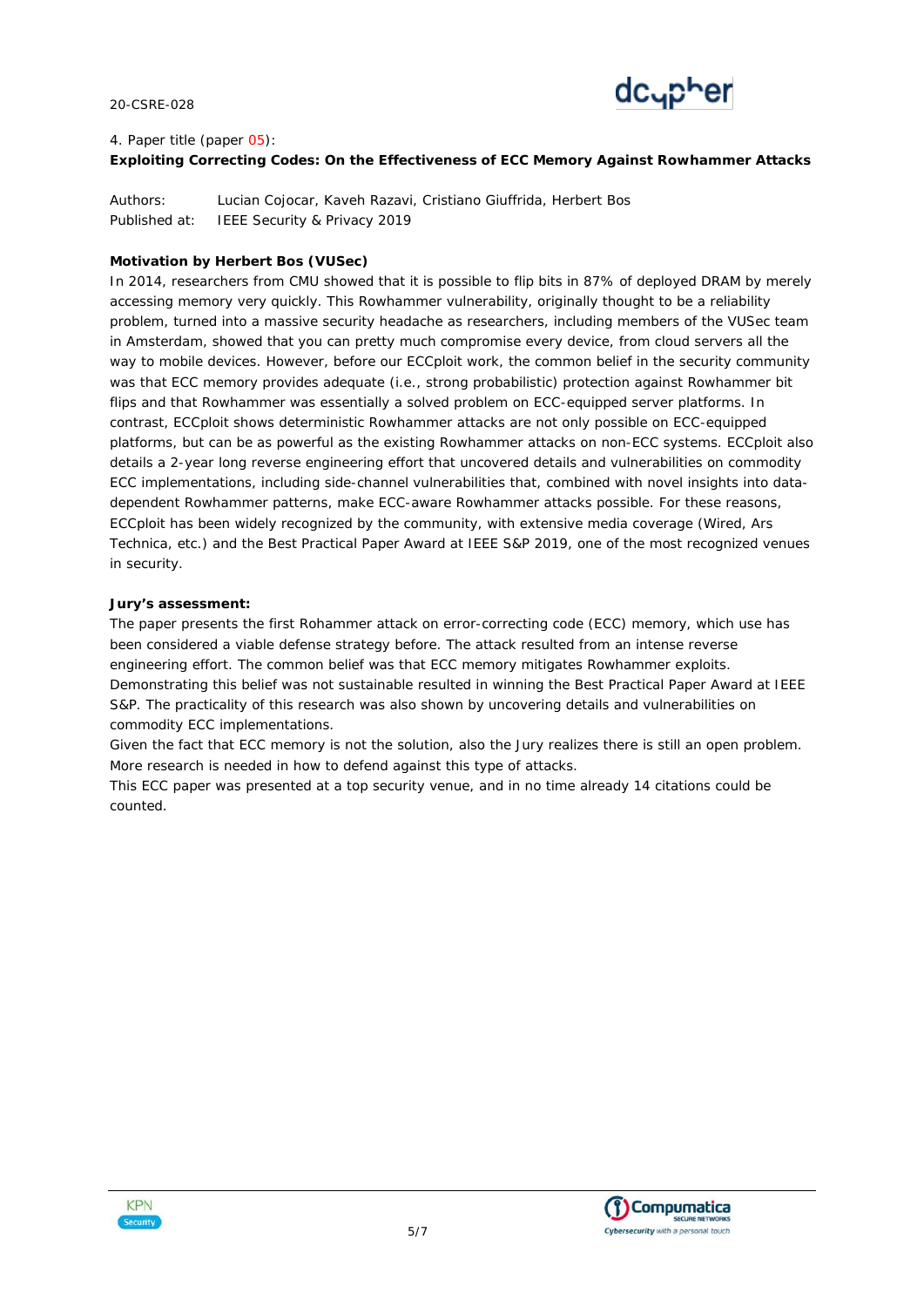

### **The Winner**

Jury members, who individually ranked and collectively decided on the quality of ten research papers received, appreciated the response by the Dutch research community on dcypher's call for nominations. Out of the Top-4 as presented today at the dcypher mini Symposium, one paper deserves the predicate **best** Dutch Cyber Security Research Paper and has earned the dcypher best Cyber Security Research Paper **Award** 2020.

# **Final conclusion of the Jury (presented by Martina Lindorfer on behalf of the other jury members):**

In the discussion between jury members, considering the assessment criteria, and the diversity of topics, the Jury ultimately decided to recognize a top-4 of excellent papers instead of a top-3.

However, the Jury unanimously agreed that out of these four there was one paper really outstanding with huge scientific and real world impact. It was tough for the other three to compete with this one. While the other three are excellent runner ups, the winning paper can be called the pinnacle of the Amsterdam VUSec research team on CPU attacks. They discovered a real new class of attacks. In many aspects the research was a big learning experience for the research team as well as for the cybersecurity community, often dealing with dilemma's around disclosure. INTEL gave the team a hard time. Media attention was impressive and well spread.

In short, the Jury selected:

# **RIDL: Rogue In-flight Data Load**

Stephan van Schaik, Alyssa Milburn, Sebastian Österlund, Pietro Frigo, Giorgi Maisuradze, Kaveh Razavi, Herbert Bos, Cristiano Giuffrida

# **as the winner of the dcypher DCSRP Award 2020**



.